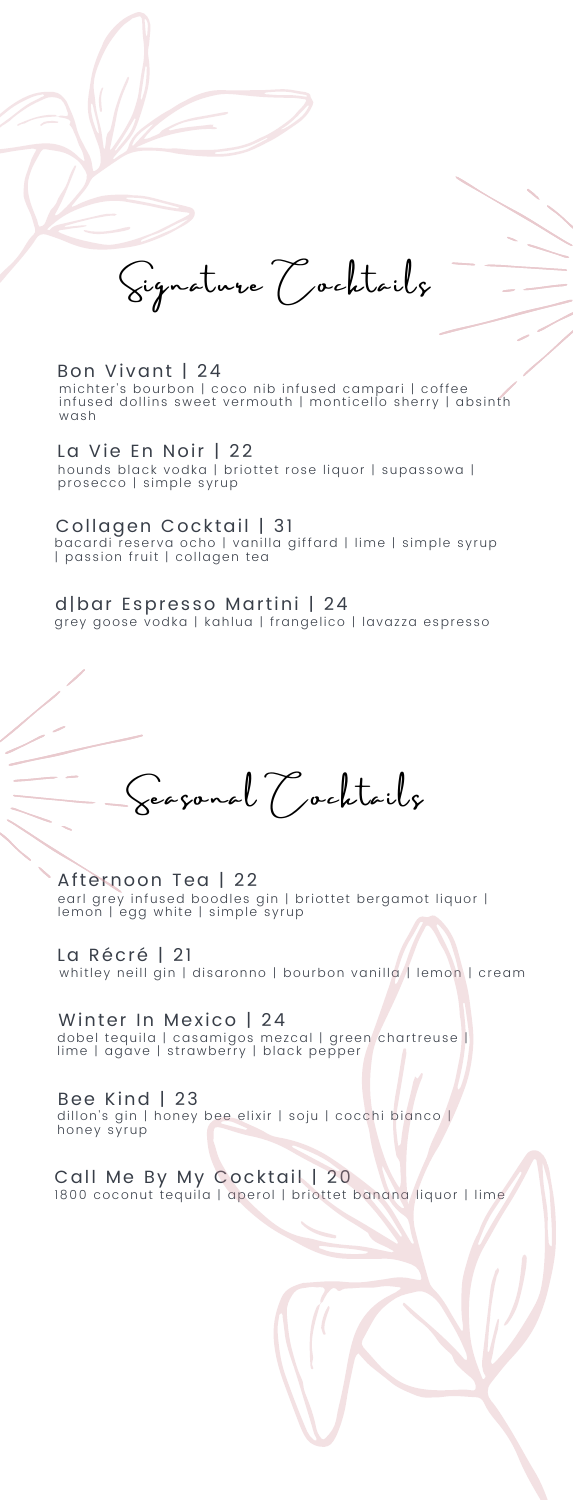Dry Cocktails

Berry Berry Nice To Meet You | 12 mountain berry tea syrup | fresh mint | l ime | soda water | berry bowl

Orange Julius | 12 fresh orange juice I milk | simple syrup | lemon I vanilla

Basil & Fennel Sipper | 13 fleure mock gin | basil & fennel syrup l fresh basil | fresh<br>mint | lime l fennel | elderflower tonic water

Be e r

Kronenbourg 1664 Blanc, Wheat Ale, 11oz | 10 Heineken, Lager, 11oz | 10 Sol, Pale Lager, 11oz | 10 Steam Whistle Pale Ale, 16oz | 12 Lost Craft Divercity, Helles Lager, 16oz | 12

Dr aught Be e r 14oz | 10

Guinness, Stout Creemore, Amber Lager Belgian Moon, Wheat Ale Steam Whistle, Pilsner Lost Craft Crimzen Ale, Red Ale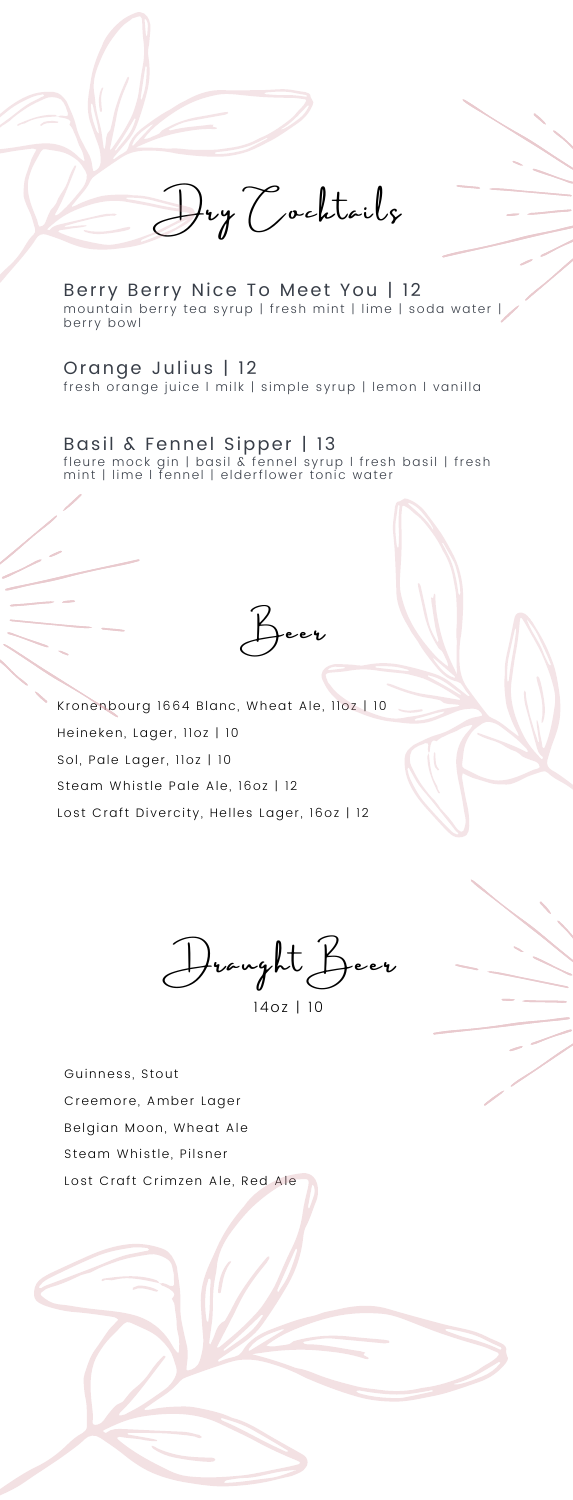Spa rkl ing

Wine by the Glass

5oz / BTL

NV Conti Ricatti, Treviso, ITA | 17/79 NV Perrier-Jouët Grand Brut, Champagne, FRA | 32/160 NV Moët Chandon Rosé Brut, Champagne, FRA | 39/185

White & Roge

2018 Riesling, Two Sisters, Niagara Escarpment, CAN | 16/72 2020 Muscadet Servre-et-Maine, B.Langelier, Loire, FRA | 17/80 2021 Sauvignon Blanc, Whitecliff, Marlborough, NZ | 17/80 2020 Pinot Grigio, Maculan, Breganze, ITA | 17/80 2020 Rosé 'Beausoleil', St. John, Languedoc, FRA | 18/84 2020 Petit Chablis, Louis Moreau, Burgundy, FRA | 21 / 98 2021 Whispering Angel Rosé, D'Esclans, Provence, FRA | 22 /102 2020 Chardonnay, Sonoma-Cutrer, Sonoma, USA | 22/102

Red

2018 Château Argadens, Bordeaux Superieur, FR | 17/80 2019 Chianti Classico, Borgo Scopeto, Tuscany, ITA | 18/84 2020 Côtes du Rhône, Domaine de la Janasse, Rhône, FR | 19/89 2019 Cabernet Sauvignon, Submission, California, USA | 19/89 2019 Pinot Noir, Henry of Pelham, Niagara, CAN | 20/95 2018 Rioja Reserva, Muga, La Rioja, SPN | 21/98